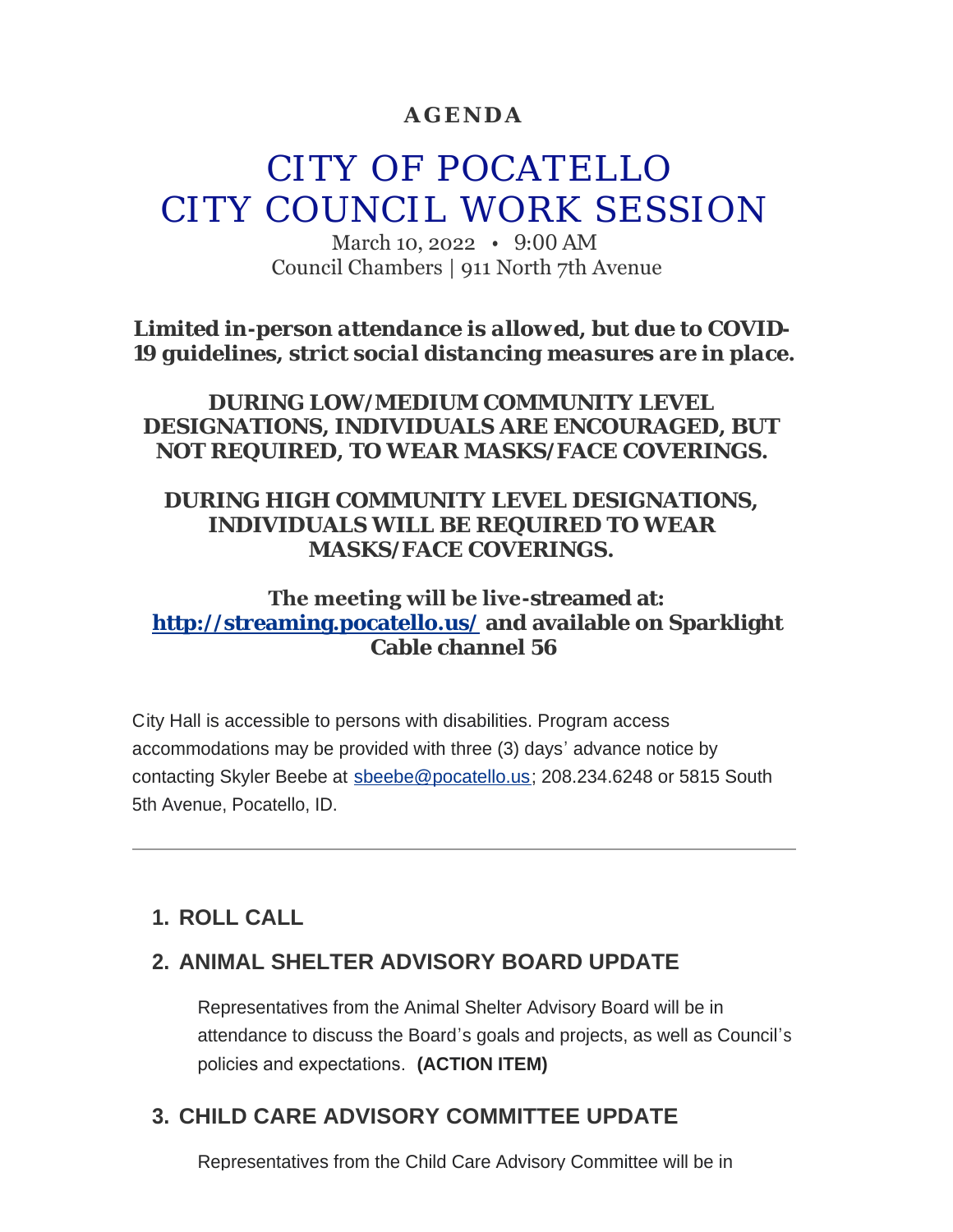attendance to discuss the Committee's goals and projects, as well as Council's policies and expectations. **(ACTION ITEM)**

Representatives from the Child Care Advisory Committee will be in

# **FIRE UNION QUARTERLY UPDATE 4.**

Members of the Pocatello Fire Union will give the Council an update of their activities for the past quarter.

# **CENTER STREET POND LANDSCAPING UPDATE 5.**

Representatives from Portneuf Valley Partners will be in attendance to update the Council on a proposal to update the Center Street Ponds landscaping using grant funds. **(ACTION ITEM)**

# **PROPOSED WILDLAND URBAN INTERFACE CODE 6. AMENDMENT – FIRE DEPARTMENT**

Members of the Fire Department will be present to discuss proposed amendments to the existing 2003 Wildland Urban Interface Code and adoption of the 2018 edition of the Wildland Urban Interface Code. **(ACTION ITEM)**

Documents:

### **[AGENDA-ITEM-6.PDF](https://www.pocatello.us/AgendaCenter/ViewFile/Item/3265?fileID=10631)**

# **REVIEW AND UPDATE OF THE CITY OF POCATELLO'S 7. BLENDED RECYLING PROGRAM – SANITATION DEPARTMENT**

Tom Kirkman, Deputy Public Works Director, will give an overview and update on the City of Pocatello's curbside blended recycling program. **(ACTION ITEM)**

Documents:

### **[AGENDA-ITEM-7.PDF](https://www.pocatello.us/AgendaCenter/ViewFile/Item/3266?fileID=10632)**

**EMPLOYEE HANDBOOK AMENDMENT PROPOSAL – 8. REMOVAL OF 12.5 ODOMETER MILE REQUIREMENT FOR IMMEDIATE REPSONSE POSITIONS – HUMAN RESOURCES**